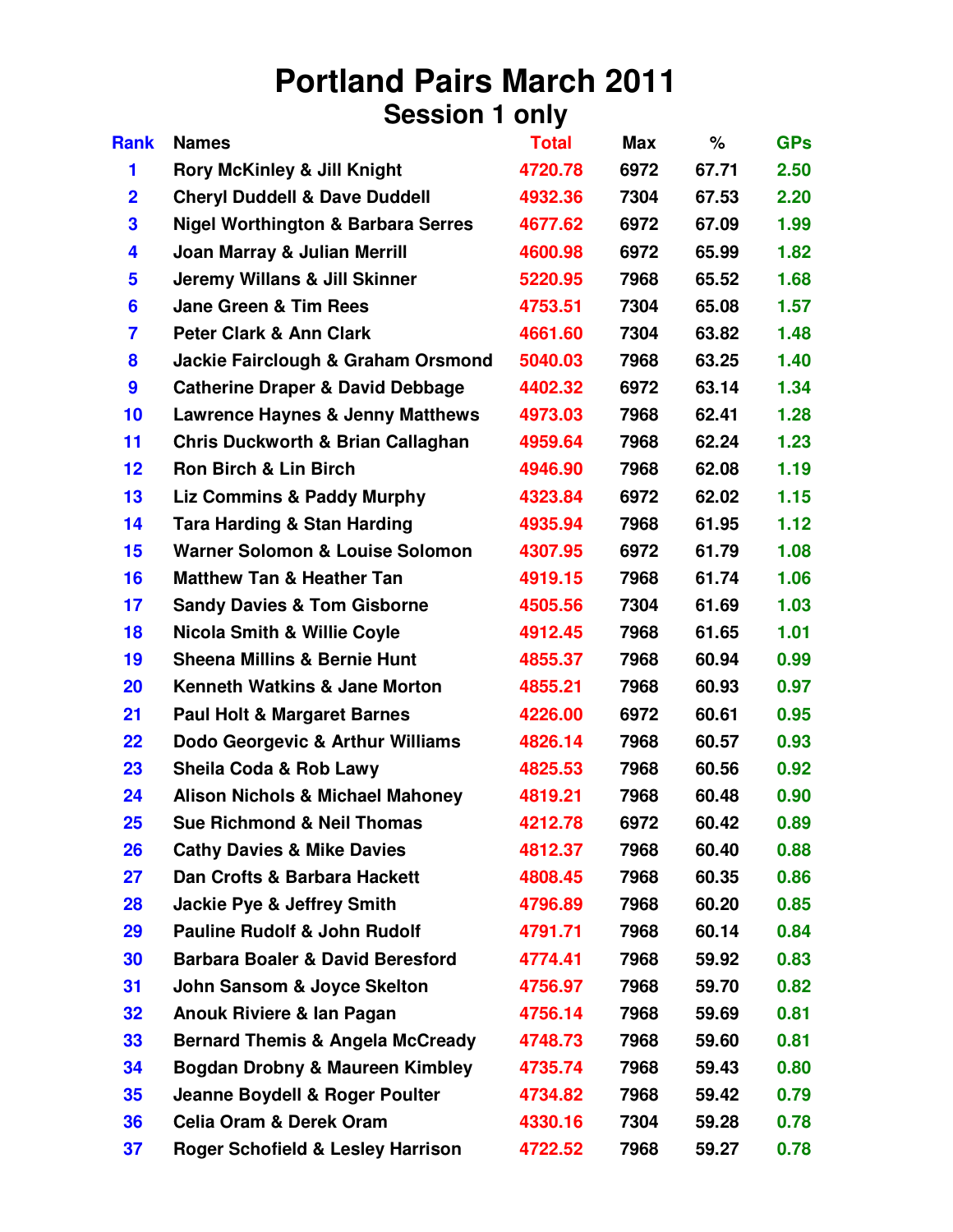| <b>Rank</b> | <b>Names</b>                                 | <b>Total</b> | Max  | $\%$  | <b>GPs</b> |
|-------------|----------------------------------------------|--------------|------|-------|------------|
| 38          | <b>Barry Stoker &amp; Barbara Stoker</b>     | 4717.94      | 7968 | 59.21 | 0.77       |
| 39          | <b>Chris Stevens &amp; Hilary Brain</b>      | 4119.63      | 6972 | 59.09 | 0.76       |
| 40          | Doreen Green & Mahmoud Sadek                 | 4702.70      | 7968 | 59.02 | 0.76       |
| 41          | <b>Gill Gold &amp; Ray Green</b>             | 4303.50      | 7304 | 58.92 | 0.75       |
| 42          | <b>Andrew Doye &amp; Helen Robinson</b>      | 4692.19      | 7968 | 58.89 | 0.75       |
| 43          | <b>Anne Flockhart &amp; Vernon Gasgell</b>   | 4287.72      | 7304 | 58.70 | 0.74       |
| 44          | <b>Philip Norman &amp; Christine Bradley</b> | 4262.83      | 7304 | 58.36 | 0.74       |
| 45          | Gitte Hecht-Johansen & Guy Hart              | 4639.42      | 7968 | 58.23 | 0.73       |
| 46          | <b>Shirley Goldwin &amp; Brian Crack</b>     | 4627.88      | 7968 | 58.08 | 0.73       |
| 47          | <b>Andrew Stimson &amp; Anne Stimson</b>     | 4029.36      | 6972 | 57.79 | 0.72       |
| 48          | <b>Chris R Smith &amp; Natalie Davenport</b> | 4220.92      | 7304 | 57.79 | 0.72       |
| 49          | <b>Alan Cooke &amp; Maris Sheppard</b>       | 4590.12      | 7968 | 57.61 | 0.71       |
| 50          | <b>Antony Whiteway &amp; Tilly Hennings</b>  | 4564.37      | 7968 | 57.28 | 0.71       |
| 51          | Ralph Lamb & Lyn Lamb                        | 4550.28      | 7968 | 57.11 | 0.70       |
| 52          | <b>Brenda Foley &amp; Geoff Foley</b>        | 4548.35      | 7968 | 57.08 | 0.70       |
| 53          | <b>Bob McRobert &amp; Liz Phillips</b>       | 3976.29      | 6972 | 57.03 | 0.69       |
| 54          | Denise Miller & Nigel Clayton                | 3971.45      | 6972 | 56.96 | 0.69       |
| 55          | <b>Martin Silverman &amp; Sue Rolles</b>     | 4538.31      | 7968 | 56.96 | 0.68       |
| 56          | <b>Graham Shaw &amp; Wendy Jenkins</b>       | 4534.63      | 7968 | 56.91 | 0.68       |
| 57          | Pam Edwards & Bryan Edwards                  | 4523.67      | 7968 | 56.77 | 0.67       |
| 58          | <b>Christine Jepson &amp; Peter Clinch</b>   | 4519.19      | 7968 | 56.72 | 0.67       |
| 59          | Ron Heath & Lynne Heath                      | 4517.25      | 7968 | 56.69 | 0.66       |
| 60          | <b>Carla Sidney-Woollett &amp; Huw David</b> | 4509.74      | 7968 | 56.60 | 0.66       |
| 61          | <b>Gavin Park &amp; Jean Smallwood</b>       | 4507.37      | 7968 | 56.57 | 0.65       |
| 62          | Sheila Evans & Bill Blackman                 | 4125.76      | 7304 | 56.49 | 0.65       |
| 63          | <b>Terry Goldsmith &amp; Sue Morgan</b>      | 4495.75      | 7968 | 56.42 | 0.64       |
| 64          | <b>Michael Hancock &amp; Julie Snell</b>     | 4491.68      | 7968 | 56.37 | 0.64       |
| 65          | <b>Cathy Rowland &amp; Nigel Wolfendale</b>  | 4113.49      | 7304 | 56.32 | 0.63       |
| 66          | <b>Rosie White &amp; Brian Ransley</b>       | 4483.16      | 7968 | 56.26 | 0.63       |
| 67          | <b>Kitty Teltscher &amp; Colin Simpson</b>   | 4478.46      | 7968 | 56.21 | 0.62       |
| 68          | <b>Paula Hopkinson &amp; David Patterson</b> | 4093.46      | 7304 | 56.04 | 0.62       |
| 69          | <b>Ollie Burgess &amp; Sarah Teshome</b>     | 4463.79      | 7968 | 56.02 | 0.61       |
| 70          | Delia Stephens & Aidan Schofield             | 4452.80      | 7968 | 55.88 | 0.61       |
| 71          | <b>Mike Rafferty &amp; Liz Blande</b>        | 4452.48      | 7968 | 55.88 | 0.60       |
| 72          | <b>Rick Irwin &amp; Barbara Kime</b>         | 4451.90      | 7968 | 55.87 | 0.60       |
| 73          | <b>Janet Springett &amp; Frank Springett</b> | 4077.44      | 7304 | 55.82 | 0.59       |
| 74          | <b>Berry Hedley &amp; Graham Hedley</b>      | 4440.44      | 7968 | 55.73 | 0.59       |
| 75          | <b>Simon Whiteside &amp; Marietta Andree</b> | 4431.75      | 7968 | 55.62 | 0.58       |
| 76          | <b>Roy Riley &amp; Stephanie Donner</b>      | 3871.75      | 6972 | 55.53 | 0.58       |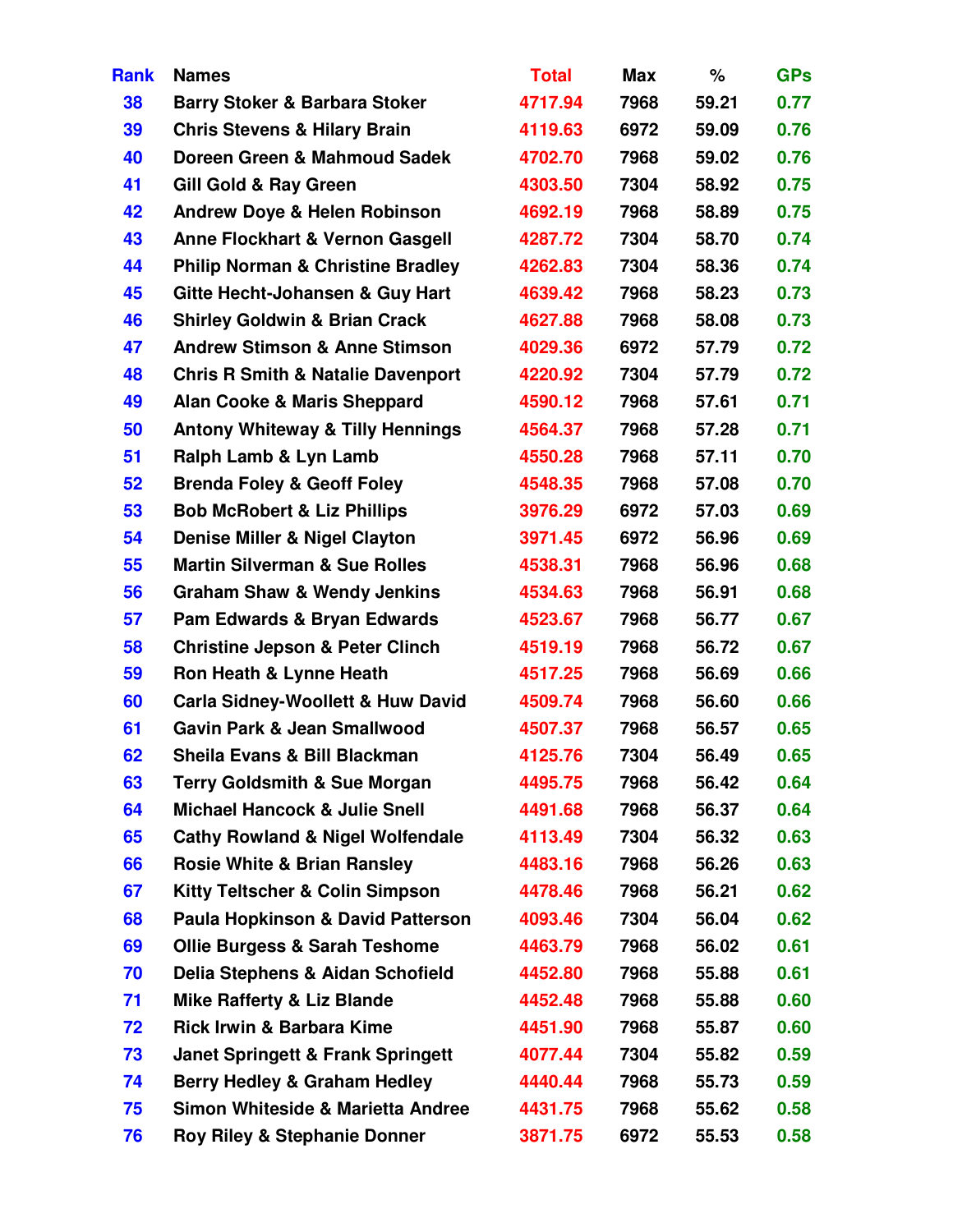| <b>Rank</b> | <b>Names</b>                                         | <b>Total</b> | <b>Max</b> | $\%$  | <b>GPs</b> |
|-------------|------------------------------------------------------|--------------|------------|-------|------------|
| 77          | <b>Malcolm Harris &amp; Deborah Berwitz</b>          | 4054.85      | 7304       | 55.52 | 0.57       |
| 78          | <b>Peter Randall &amp; Diana Thorne</b>              | 4412.95      | 7968       | 55.38 | 0.57       |
| 79          | <b>Bobbie Rodney &amp; Roger Gibbons</b>             | 4412.29      | 7968       | 55.38 | 0.56       |
| 80          | Jo Murray & Malcolm Currie                           | 4408.38      | 7968       | 55.33 | 0.56       |
| 81          | David Hinkin & Rosalind Concanon                     | 4039.61      | 7304       | 55.31 | 0.55       |
| 82          | <b>Charlotte Vine &amp; John Prust</b>               | 4406.36      | 7968       | 55.30 | 0.55       |
| 83          | <b>Ron Tapp &amp; Sandra Love</b>                    | 3854.03      | 6972       | 55.28 | 0.54       |
| 84          | <b>Lindsay Geddes &amp; Graham Sadie</b>             | 4404.09      | 7968       | 55.27 | 0.54       |
| 85          | <b>Clive Keep &amp; Gillian Lonsdale</b>             | 4398.20      | 7968       | 55.20 | 0.54       |
| 86          | <b>Tom Brogan &amp; Sandy Blunt</b>                  | 4389.71      | 7968       | 55.09 | 0.53       |
| 87          | <b>Gill Hutchinson &amp; Ken Barnett</b>             | 4388.08      | 7968       | 55.07 | 0.52       |
| 88          | <b>Carolyn Fisher &amp; Peter Oldbury</b>            | 4383.87      | 7968       | 55.02 | 0.52       |
| 89          | <b>Jill Mumford &amp; John Marmery</b>               | 4383.13      | 7968       | 55.01 | 0.51       |
| 90          | David Gold & Susanna Gross                           | 4380.98      | 7968       | 54.98 | 0.51       |
| 91          | Jeremy Rickard & Irene Robinson                      | 4377.03      | 7968       | 54.93 | 0.50       |
| 92          | <b>Liz Muir &amp; Malcolm Oliver</b>                 | 4367.00      | 7968       | 54.81 | 0.50       |
| 93          | Rita Keable & Brian Keable                           | 3999.90      | 7304       | 54.76 |            |
| 94          | <b>Carole Kelly &amp; Geoff Kenyon</b>               | 4353.52      | 7968       | 54.64 |            |
| 95          | Marta Sikora & Jacek Sikora                          | 4350.78      | 7968       | 54.60 |            |
| 96          | <b>Janet De Botton &amp; Thor-Erik</b><br>Hoftaniska | 4348.93      | 7968       | 54.58 |            |
| 97          | <b>Barbara Collins &amp; Ravi Athwal</b>             | 4344.43      | 7968       | 54.52 |            |
|             | <b>Oliver Espitalier-Noel &amp; Marguerite</b>       |              |            |       |            |
| 98          | Lihou                                                | 4338.76      | 7968       | 54.45 |            |
| 99          | <b>Marit Langston &amp; Peter Langston</b>           | 4332.17      | 7968       | 54.37 |            |
| 100         | <b>Sue Lowe &amp; Pat Mullally</b>                   | 4323.33      | 7968       | 54.26 |            |
| 101         | Espen Erichsen & Helen Erichsen                      | 4321.80      | 7968       | 54.24 |            |
| 102         | <b>Mary Lee &amp; Tony Carsley</b>                   | 4321.56      | 7968       | 54.24 |            |
| 103         | <b>Pauline Somerville &amp; Brian Somerville</b>     | 4320.55      | 7968       | 54.22 |            |
| 104         | <b>Monica Lucy &amp; John Neville</b>                | 4320.24      | 7968       | 54.22 |            |
| 105         | <b>Peter Bates &amp; Valerie Chandler</b>            | 4319.92      | 7968       | 54.22 |            |
| 106         | <b>Anne Gilling &amp; David Gilling</b>              | 3956.09      | 7304       | 54.16 |            |
| 107         | David Wing & Barbara Cohen                           | 4312.87      | 7968       | 54.13 |            |
| 108         | <b>Glenda Dorling &amp; Phil Dorling</b>             | 3772.65      | 6972       | 54.11 |            |
| 109         | <b>Colin Thomas &amp; Lavinia Thomas</b>             | 4308.65      | 7968       | 54.07 |            |
| 110         | <b>Susan Stockdale &amp; Simon Cope</b>              | 4302.78      | 7968       | 54.00 |            |
| 111         | <b>Amanda Bolton &amp; Alastair Dunbar</b>           | 4298.24      | 7968       | 53.94 |            |
|             | Marilyn Malinowska & Artur                           |              |            |       |            |
| 112         | <b>Malinowski</b>                                    | 4296.54      | 7968       | 53.92 |            |
| 113         | <b>Sue Millard &amp; Richard Millard</b>             | 4292.30      | 7968       | 53.87 |            |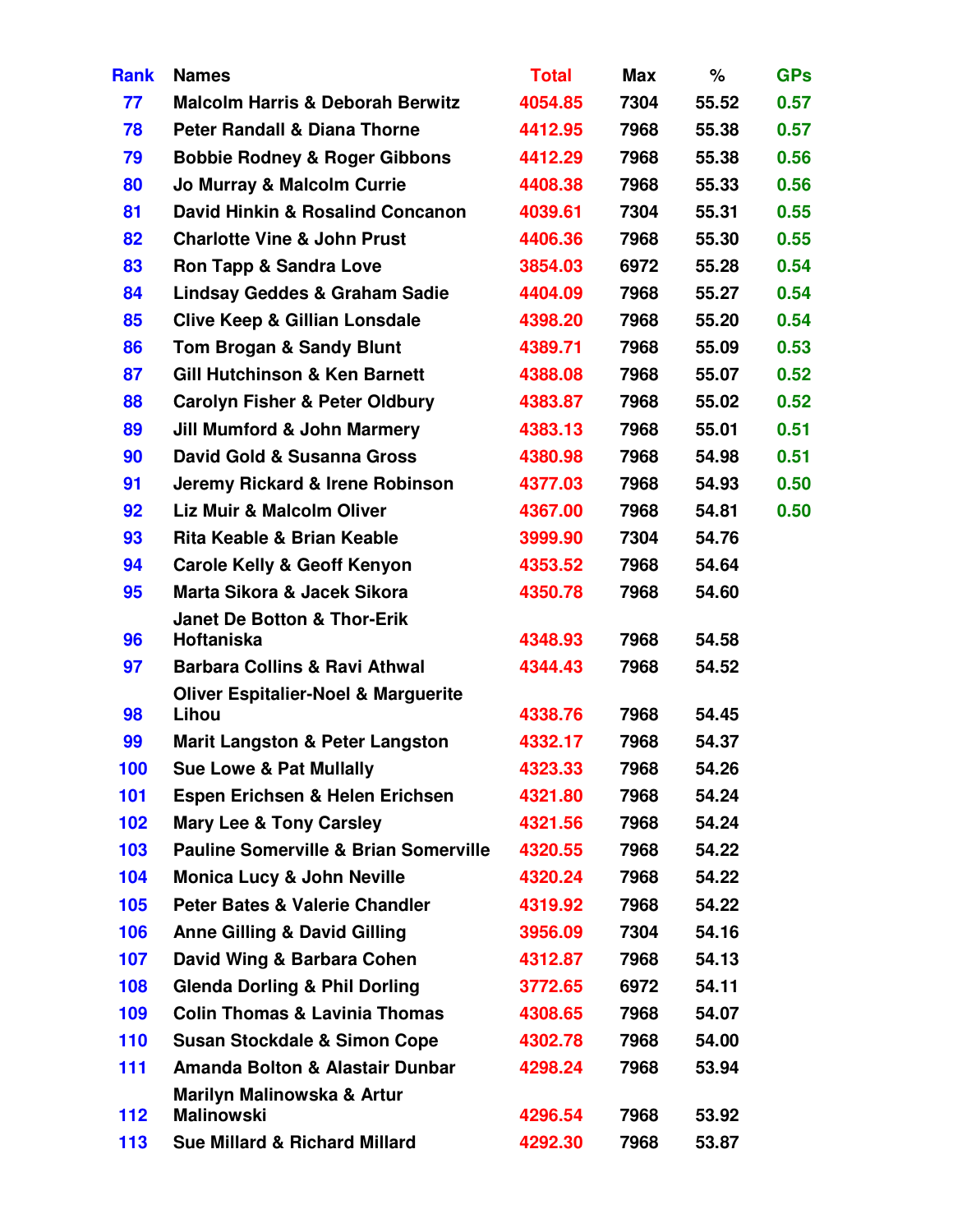| <b>Rank</b> | <b>Names</b>                                 | <b>Total</b> | <b>Max</b> | %     | <b>GPs</b> |
|-------------|----------------------------------------------|--------------|------------|-------|------------|
| 114         | <b>Christine Dyer &amp; Derek Eneas</b>      | 4288.41      | 7968       | 53.82 |            |
| 115         | <b>Terry Hewett &amp; Simon Cochemé</b>      | 4281.51      | 7968       | 53.73 |            |
| 116         | <b>Simon Taylor &amp; Kay Colton</b>         | 4278.97      | 7968       | 53.70 |            |
| 117         | Ros Nanayakkara & Peter Breakell             | 4269.82      | 7968       | 53.59 |            |
| 118         | Ron Every & Barbara Regan                    | 3733.88      | 6972       | 53.56 |            |
| 119         | <b>Margaret Curtis &amp; David Sherman</b>   | 4262.43      | 7968       | 53.49 |            |
| 120         | <b>Christine Tomkin &amp; Neil Tomkin</b>    | 3728.61      | 6972       | 53.48 |            |
| 121         | Jill Hair & Richard Perryman                 | 4252.88      | 7968       | 53.37 |            |
| 122         | <b>Tracy Capal &amp; Ted Reveley</b>         | 3719.05      | 6972       | 53.34 |            |
|             | Keith Sadler & Isobel Townley-               |              |            |       |            |
| 123         | Freeman                                      | 4247.47      | 7968       | 53.31 |            |
| 124         | <b>Nelson Stephens &amp; Sue O'Hara</b>      | 4242.42      | 7968       | 53.24 |            |
| 125         | John Amor & Susan Sharp                      | 4240.32      | 7968       | 53.22 |            |
| 126         | <b>Joan Peel &amp; Geoffrey Peel</b>         | 3699.83      | 6972       | 53.07 |            |
| 127         | <b>Mirna Goacher &amp; Tony Price</b>        | 4225.44      | 7968       | 53.03 |            |
| 128         | <b>Pauline Cooper &amp; Richard Hilton</b>   | 4213.70      | 7968       | 52.88 |            |
| 129         | <b>June Manning &amp; Brian Davison</b>      | 4196.23      | 7968       | 52.66 |            |
| 130         | Dave Latchem & Wendy Simpson                 | 4194.08      | 7968       | 52.64 |            |
| 131         | <b>Steve Barnfield &amp; Frances Connell</b> | 4190.89      | 7968       | 52.60 |            |
| 132         | <b>Carol Croasdale &amp; Brian Irlam</b>     | 4189.36      | 7968       | 52.58 |            |
| 133         | Lynn Hepworth & Paul Hepworth                | 4189.07      | 7968       | 52.57 |            |
| 134         | <b>Alan Ellis &amp; Saroj Ellis</b>          | 4188.96      | 7968       | 52.57 |            |
| 135         | <b>Martin Brook &amp; Helen Ackroyd</b>      | 4186.52      | 7968       | 52.54 |            |
| 136         | <b>Stuart Strachan &amp; Sue Oliver</b>      | 3836.86      | 7304       | 52.53 |            |
| 137         | <b>Mike Minting &amp; Jackie Davies</b>      | 4183.27      | 7968       | 52.50 |            |
| 138         | David Ould & Cheryl Ould                     | 3660.24      | 6972       | 52.50 |            |
| 139         | <b>Betty Golding &amp; Andrew Leslie</b>     | 3659.08      | 6972       | 52.48 |            |
| 140         | <b>Paul Fegarty &amp; Catherine Curtis</b>   | 4175.97      | 7968       | 52.41 |            |
| 141         | <b>Shirley Posner &amp; David Mail</b>       | 4172.05      | 7968       | 52.36 |            |
| 142         | <b>Maureen Tebb &amp; Tony Swiers</b>        | 3822.55      | 7304       | 52.34 |            |
| 143         | Katharine Hodgson & Roy France               | 4153.25      | 7968       | 52.12 |            |
| 144         | <b>Wendy Watson &amp; John Squires</b>       | 4147.33      | 7968       | 52.05 |            |
| 145         | <b>Thomas Cullen &amp; Winnie Helps</b>      | 4144.77      | 7968       | 52.02 |            |
| 146         | <b>Nick Forrest &amp; Sally Cairns</b>       | 4132.28      | 7968       | 51.86 |            |
| 147         | <b>Colin Lang &amp; Libby Lang</b>           | 4125.14      | 7968       | 51.77 |            |
| 148         | <b>Christine Kempton &amp; Phil Jones</b>    | 4122.39      | 7968       | 51.74 |            |
| 149         | David Rossiter & Jenny Grist                 | 4113.24      | 7968       | 51.62 |            |
| 150         | Sue Goldman & Julian Wernick                 | 4109.80      | 7968       | 51.58 |            |
| 151         | <b>Roy Moore &amp; Janet Rumsey</b>          | 4108.79      | 7968       | 51.57 |            |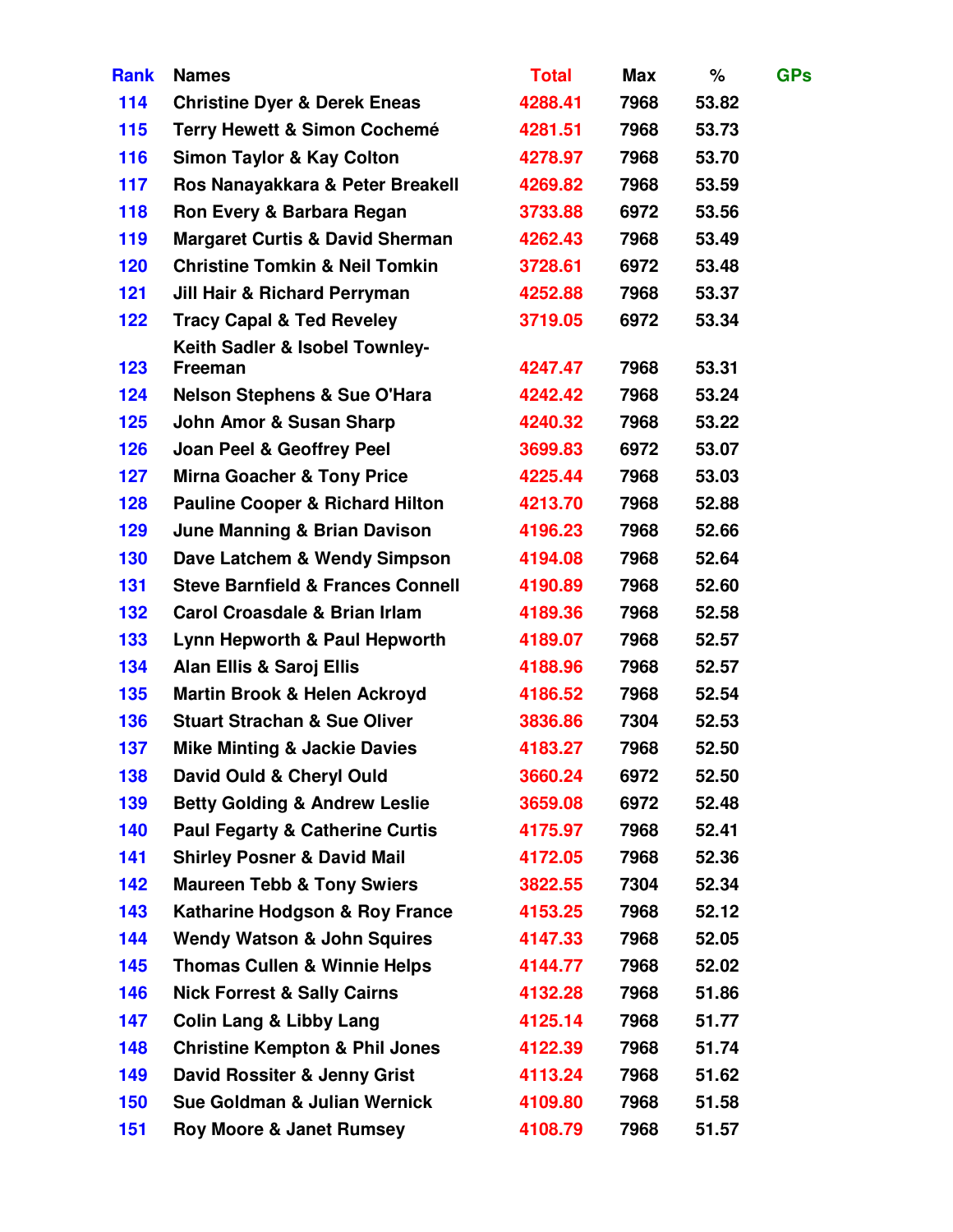| <b>Rank</b> | <b>Names</b>                                  | <b>Total</b> | <b>Max</b> | %     | <b>GPs</b> |
|-------------|-----------------------------------------------|--------------|------------|-------|------------|
| 152         | Alan Perelman & Valerie Durbin                | 4106.82      | 7968       | 51.54 |            |
| 153         | <b>Gwyneth Davies &amp; lan Draper</b>        | 4100.53      | 7968       | 51.46 |            |
| 154         | <b>Kathy Williams &amp; Eddie Williams</b>    | 4100.51      | 7968       | 51.46 |            |
| 155         | Jeff Green & Jean Anderson                    | 3756.10      | 7304       | 51.43 |            |
| 156         | <b>Andrew Clifford &amp; Margaret Crangle</b> | 4096.26      | 7968       | 51.41 |            |
| 157         | John Leake & Sara Jane Barnett                | 3754.48      | 7304       | 51.40 |            |
| 158         | <b>Cherie Lusher &amp; David Cook</b>         | 4086.84      | 7968       | 51.29 |            |
| 159         | <b>Mary Lawrenson &amp; David Park</b>        | 4077.45      | 7968       | 51.17 |            |
| 160         | <b>Rachel Bingham &amp; Matthew Bingham</b>   | 4074.95      | 7968       | 51.14 |            |
| 161         | <b>Alan Gordon &amp; Beryl Campbell</b>       | 3732.88      | 7304       | 51.11 |            |
| 162         | Paul Chapman & Sue Chapman                    | 4070.75      | 7968       | 51.09 |            |
| 163         | <b>Sue Taylor &amp; Chris Taylor</b>          | 4067.63      | 7968       | 51.05 |            |
| 164         | <b>Tricia Gilham &amp; John Griffiths</b>     | 4066.56      | 7968       | 51.04 |            |
| 165         | <b>Patsy Ashford &amp; Alan Fell</b>          | 4056.52      | 7968       | 50.91 |            |
| 166         | Val Robson & Denis Robson                     | 3547.61      | 6972       | 50.88 |            |
| 167         | Karen Pryor & Malcolm Pryor                   | 4051.09      | 7968       | 50.84 |            |
| 168         | <b>Ruth Coubrough &amp; Peter Nicholds</b>    | 4040.08      | 7968       | 50.70 |            |
| 169         | <b>Eddie Lucioni &amp; Diane Rogers</b>       | 4038.99      | 7968       | 50.69 |            |
| 170         | <b>Mick Carrington &amp; Alice Thorpe</b>     | 4035.19      | 7968       | 50.64 |            |
| 171         | <b>Lindsey Clark &amp; Colin Washbrook</b>    | 4034.59      | 7968       | 50.63 |            |
| 172         | <b>Barry Jones &amp; Shirley Webster</b>      | 4030.74      | 7968       | 50.59 |            |
| 173         | <b>Angela Chester &amp; Richard Chester</b>   | 4027.68      | 7968       | 50.55 |            |
| 174         | <b>Debbie Roberts &amp; Geoff Nicholas</b>    | 4027.14      | 7968       | 50.54 |            |
| 175         | <b>Cyril Hall &amp; Jane Hall</b>             | 4024.77      | 7968       | 50.51 |            |
| 176         | <b>Cara Howard &amp; Dave Strawbridge</b>     | 4024.58      | 7968       | 50.51 |            |
| 177         | <b>Heather Dhondy &amp; Neil Rosen</b>        | 3687.80      | 7304       | 50.49 |            |
| 178         | Jane Alderman & George Coomber                | 4021.56      | 7968       | 50.47 |            |
| 179         | Wyn Williams & Sheila Shea                    | 4017.33      | 7968       | 50.42 |            |
| 180         | Vida Bingham & Nigel Osmer                    | 4013.30      | 7968       | 50.37 |            |
| 181         | <b>Pauline Serby &amp; John Moore</b>         | 3669.73      | 7304       | 50.24 |            |
| 182         | <b>Catherine Seale &amp; Richard Bowdery</b>  | 3998.12      | 7968       | 50.18 |            |
| 183         | <b>Andrea Martin &amp; David Evans</b>        | 3996.29      | 7968       | 50.15 |            |
| 184         | <b>John Harrison &amp; Nawal Fenwick</b>      | 3994.93      | 7968       | 50.14 |            |
| 185         | Ann Slee & Richard Lingham                    | 3493.94      | 6972       | 50.11 |            |
| 186         | <b>Kathy Talbot &amp; Denis Talbot</b>        | 3660.15      | 7304       | 50.11 |            |
| 187         | Victor Milman & Nadia Stelmashenko            | 3983.94      | 7968       | 50.00 |            |
| 188         | Eleanor Stewart & Angelo Martelli             | 3982.03      | 7968       | 49.98 |            |
| 189         | <b>Alex Harding &amp; Sandra Cape</b>         | 3981.34      | 7968       | 49.97 |            |
| 190         | <b>Brian Senior &amp; Lila Panahpour</b>      | 3979.99      | 7968       | 49.95 |            |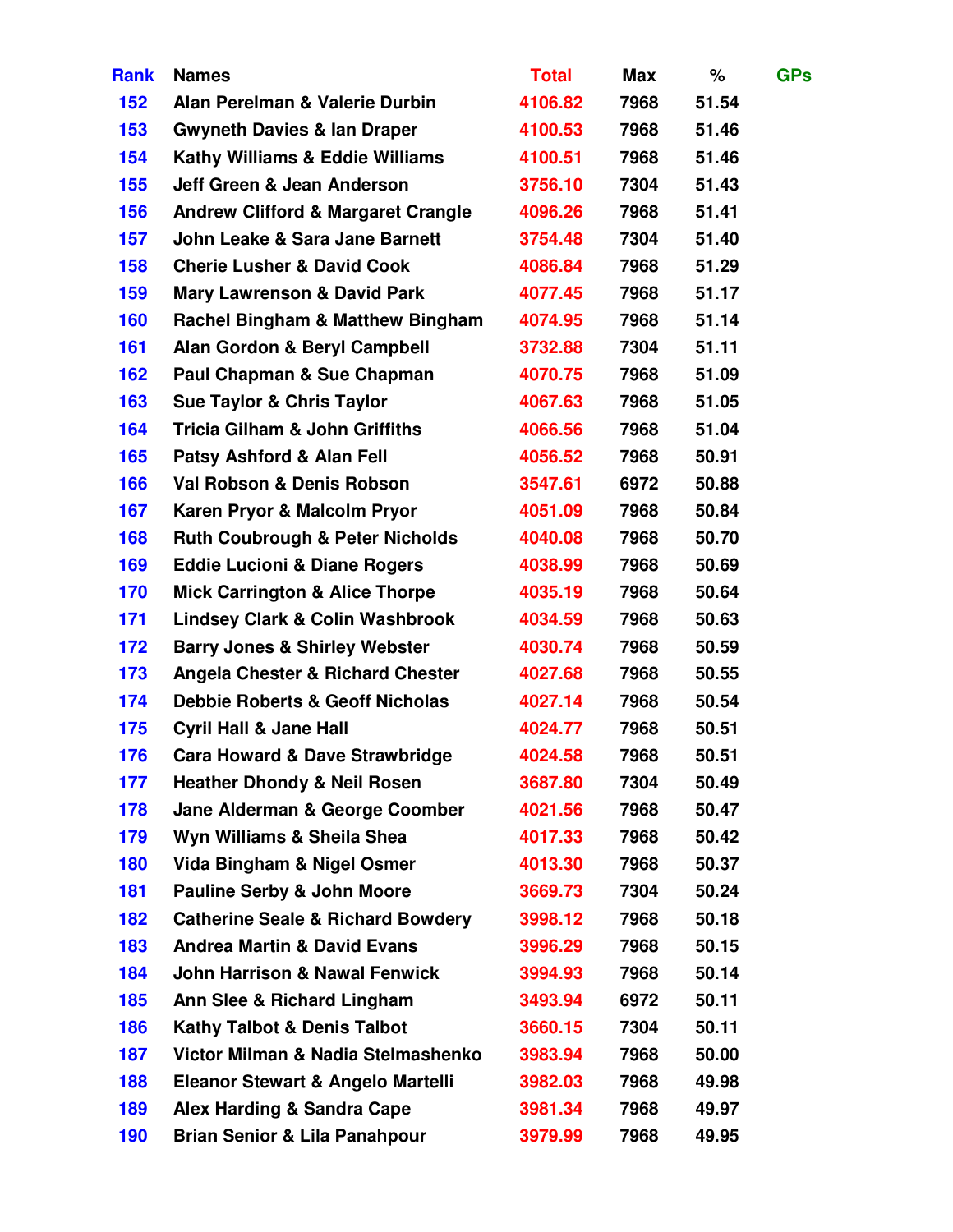| <b>Rank</b> | <b>Names</b>                                               | <b>Total</b> | <b>Max</b> | %     | <b>GPs</b> |
|-------------|------------------------------------------------------------|--------------|------------|-------|------------|
| 191         | <b>Pauline Durie &amp; Nigel Durie</b>                     | 3637.51      | 7304       | 49.80 |            |
| 192         | <b>Lesley Lewis &amp; David Willis</b>                     | 3631.18      | 7304       | 49.71 |            |
| 193         | <b>Martin Smith &amp; Sandy Smith</b>                      | 3953.13      | 7968       | 49.61 |            |
| 194         | <b>Margot Wilson &amp; John Gardner</b>                    | 3623.12      | 7304       | 49.60 |            |
| 195         | <b>Yvonne Evans &amp; Wyn Robyns</b>                       | 3949.42      | 7968       | 49.57 |            |
| 196         | Gillian McMullan & John Fitzgerald                         | 3941.34      | 7968       | 49.46 |            |
| 197         | <b>Helen Wildsmith &amp; Tim Chanter</b>                   | 3940.23      | 7968       | 49.45 |            |
| 198         | <b>Rob Simpson &amp; Michele Lundqvist</b>                 | 3926.83      | 7968       | 49.28 |            |
| 199         | <b>Jack Goody &amp; Joyce Baldock</b>                      | 3925.63      | 7968       | 49.27 |            |
| 200         | <b>Steve Bourton &amp; Julia Brough</b>                    | 3918.88      | 7968       | 49.18 |            |
| 201         | <b>Jackie Waters &amp; Roger Sweet</b>                     | 3917.20      | 7968       | 49.16 |            |
| 202         | <b>Margaret Wort &amp; Darren Evetts</b>                   | 3916.87      | 7968       | 49.16 |            |
| 203         | Mo Logan & Malcolm Young                                   | 3912.17      | 7968       | 49.10 |            |
| 204         | <b>Fran Thornton &amp; Roger Pyart</b>                     | 3911.18      | 7968       | 49.09 |            |
| 205         | <b>Judy Brearley &amp; David Pendlebury</b>                | 3910.42      | 7968       | 49.08 |            |
| 206         | <b>Andrew Clery &amp; Sati McKenzie</b>                    | 3906.80      | 7968       | 49.03 |            |
| 207         | Paul Littlewood & Fiona Littlewood                         | 3578.07      | 7304       | 48.99 |            |
| 208         | <b>Ruth Edmondson &amp; David Barnes</b>                   | 3900.48      | 7968       | 48.95 |            |
| 209         | <b>Trevor Morris &amp; Vanessa Clarke</b>                  | 3896.25      | 7968       | 48.90 |            |
| 210         | Jane Jenson & David Jenson                                 | 3569.99      | 7304       | 48.88 |            |
| 211         | <b>Mike Finch &amp; Molly Freeman</b>                      | 3892.67      | 7968       | 48.85 |            |
| 212         | <b>Bob Holder &amp; Sandra Belcher</b>                     | 3882.89      | 7968       | 48.73 |            |
| 213         | <b>Roy Collard &amp; Val Constable</b>                     | 3882.47      | 7968       | 48.73 |            |
| 214         | <b>Amanda Potter &amp; Michael Lucas</b>                   | 3556.29      | 7304       | 48.69 |            |
| 215         | <b>Sally-Ann Rothwell &amp; Michael</b><br><b>Rothwell</b> | 3393.58      | 6972       | 48.67 |            |
|             | <b>Rhona Goldenfield &amp; Bernard</b>                     |              |            |       |            |
| 216         | <b>Goldenfield</b>                                         | 3874.87      | 7968       | 48.63 |            |
| 217         | <b>Ernest Boucher &amp; Jenny Algar</b>                    | 3379.89      | 6972       | 48.48 |            |
| 218         | <b>David Cairns &amp; Sue Peters</b>                       | 3862.04      | 7968       | 48.47 |            |
| 219         | <b>Gayle Webb &amp; Colin Webb</b>                         | 3860.60      | 7968       | 48.45 |            |
| 220         | <b>Viccy Fleming &amp; John Fleming</b>                    | 3530.09      | 7304       | 48.33 |            |
| 221         | <b>Glyn Liggins &amp; Nathalie Shashou</b>                 | 3827.36      | 7968       | 48.03 |            |
| 222         | <b>Debbie Sandford &amp; Peter Oake</b>                    | 3826.12      | 7968       | 48.02 |            |
| 223         | <b>David Stone &amp; Celia Parsons</b>                     | 3818.39      | 7968       | 47.92 |            |
| 224         | Diane Jane Ault & Duncan Ault                              | 3817.64      | 7968       | 47.91 |            |
| 225         | <b>Catriona Lovett &amp; Mike Harbour</b>                  | 3815.75      | 7968       | 47.89 |            |
| 226         | <b>Bryan Clarkson &amp; Marie Topp</b>                     | 3336.73      | 6972       | 47.86 |            |
| 227         | <b>Carole Mueller &amp; Herb Mueller</b>                   | 3812.67      | 7968       | 47.85 |            |
| 228         | <b>Angela Booth &amp; Peter Radley</b>                     | 3812.01      | 7968       | 47.84 |            |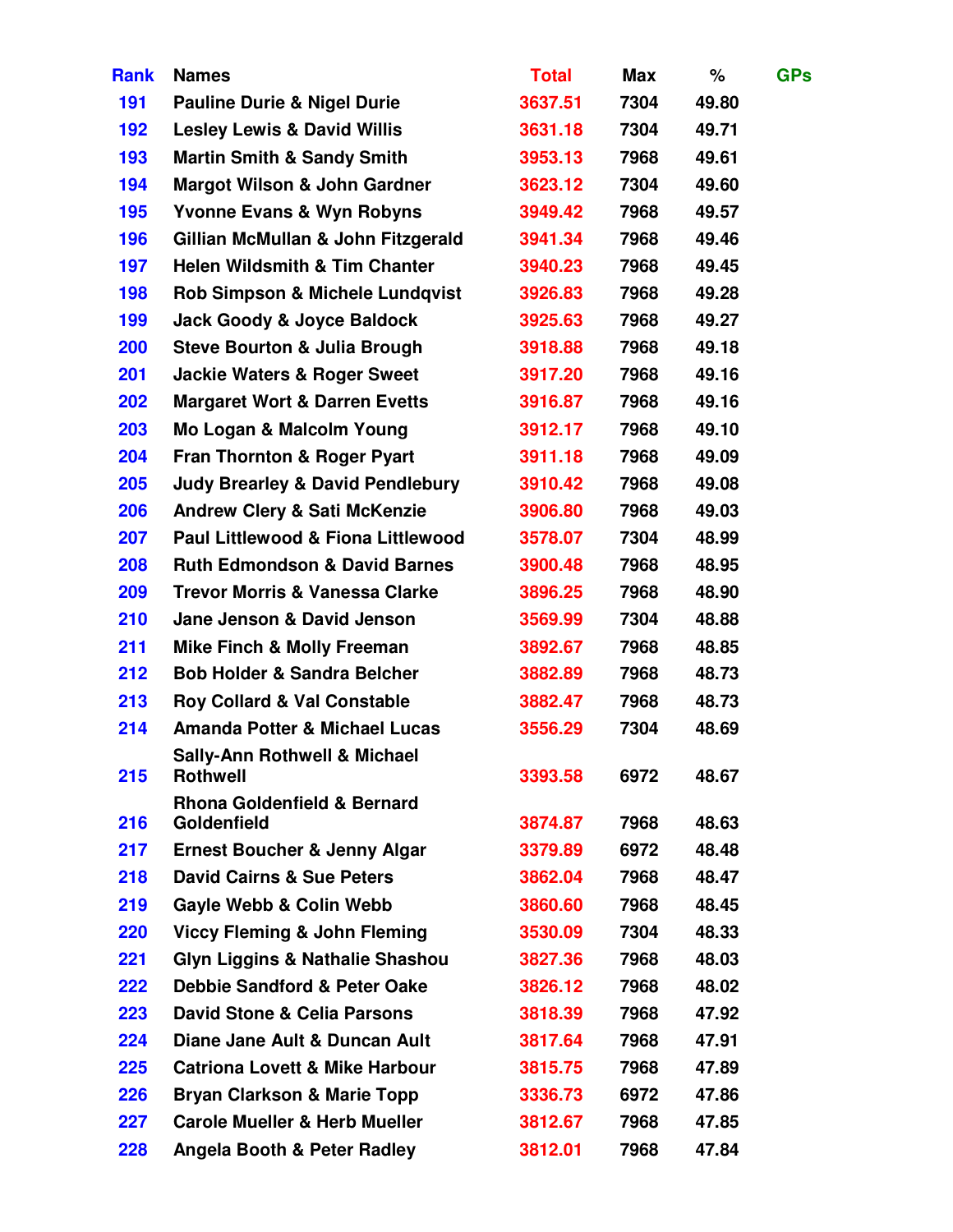| <b>Rank</b> | <b>Names</b>                                 | <b>Total</b> | Max  | ℅     | <b>GPs</b> |
|-------------|----------------------------------------------|--------------|------|-------|------------|
| 229         | <b>Marie Appleby &amp; Ron Appleby</b>       | 3807.07      | 7968 | 47.78 |            |
| 230         | Joan Murphy & Phil Thornton                  | 3800.69      | 7968 | 47.70 |            |
| 231         | <b>Helen Montgomery &amp; Bob Loveridge</b>  | 3792.70      | 7968 | 47.60 |            |
| 232         | <b>Vic Martin &amp; Micky Pangalos</b>       | 3315.22      | 6972 | 47.55 |            |
| 233         | Jeremy Dhondy & Anne Rosen                   | 3786.52      | 7968 | 47.52 |            |
| 234         | <b>Pyers Pennant &amp; Muriel Bailey</b>     | 3782.68      | 7968 | 47.47 |            |
| 235         | Ian Grant & Julie Grant                      | 3777.36      | 7968 | 47.41 |            |
| 236         | David Tennet & Linda Fleet                   | 3774.09      | 7968 | 47.37 |            |
| 237         | <b>Julie Abley &amp; Steve Abley</b>         | 3774.05      | 7968 | 47.37 |            |
| 238         | <b>Chris Harris &amp; Gita Kundu</b>         | 3773.82      | 7968 | 47.36 |            |
| 239         | <b>Ryan Stephenson &amp; Liz Clery</b>       | 3764.07      | 7968 | 47.24 |            |
| 240         | <b>Helen Beattie &amp; Mike Fithyan</b>      | 3756.39      | 7968 | 47.14 |            |
| 241         | <b>Sue Logan &amp; Stuart Davies</b>         | 3285.48      | 6972 | 47.12 |            |
| 242         | <b>Dinah Lintott &amp; Andrew Lintott</b>    | 3746.82      | 7968 | 47.02 |            |
| 243         | <b>Peter Sherry &amp; Carol Benzie</b>       | 3737.52      | 7968 | 46.91 |            |
| 244         | <b>Mark Bratley &amp; Liz Reese</b>          | 3736.31      | 7968 | 46.89 |            |
| 245         | Dorothy Slater & Roy Waddington              | 3735.42      | 7968 | 46.88 |            |
| 246         | <b>Nick Moore &amp; Christine Smith</b>      | 3732.14      | 7968 | 46.84 |            |
| 247         | Robert Arnheim & Inga Homewood               | 3263.76      | 6972 | 46.81 |            |
| 248         | Keith Goswell & Elaine Lloyd                 | 3726.32      | 7968 | 46.77 |            |
| 249         | <b>Chris Frost &amp; Joan Hardwick</b>       | 3724.66      | 7968 | 46.75 |            |
| 250         | John Vaughan & Susan Gregory                 | 3718.59      | 7968 | 46.67 |            |
| 251         | <b>Beth Wennell &amp; Barry Wennell</b>      | 3716.99      | 7968 | 46.65 |            |
| 252         | Raymond Bromley & Jacqui Lewis               | 3714.04      | 7968 | 46.61 |            |
| 253         | James Bugden & Sally Bugden                  | 3712.78      | 7968 | 46.60 |            |
| 254         | <b>Janet Porter &amp; Graham Dolby</b>       | 3711.77      | 7968 | 46.58 |            |
| 255         | Gillian Mapstone & Stephen Mapstone          | 3399.69      | 7304 | 46.55 |            |
| 256         | Les Roffey & Norma Macmillan                 | 3706.75      | 7968 | 46.52 |            |
| 257         | David Powell & Barbara Schultz               | 3697.35      | 7968 | 46.40 |            |
| 258         | <b>Helen Lawton-Smith &amp; John Slater</b>  | 3694.14      | 7968 | 46.36 |            |
| 259         | <b>Irene Fine &amp; Saleem Sachak</b>        | 3692.17      | 7968 | 46.34 |            |
| <b>260</b>  | <b>Irene Sharff &amp; David Gold</b>         | 3384.01      | 7304 | 46.33 |            |
| 261         | <b>Timothy Wilson &amp; Monica Marinescu</b> | 3686.83      | 7968 | 46.27 |            |
| 262         | Leo Wang & Maxine Julius                     | 3680.54      | 7968 | 46.19 |            |
| 263         | <b>Paul Thornton &amp; Sue Bedford</b>       | 3373.49      | 7304 | 46.19 |            |
| 264         | Jean Squires & Norman Gascoyne               | 3370.47      | 7304 | 46.15 |            |
| 265         | <b>Brad Featherman &amp; Marian Hunt</b>     | 3676.85      | 7968 | 46.15 |            |
| 266         | <b>Stefan Lindfors &amp; Janet Barnes</b>    | 3671.68      | 7968 | 46.08 |            |
| 267         | <b>Brian Varley &amp; Carol Varley</b>       | 3668.52      | 7968 | 46.04 |            |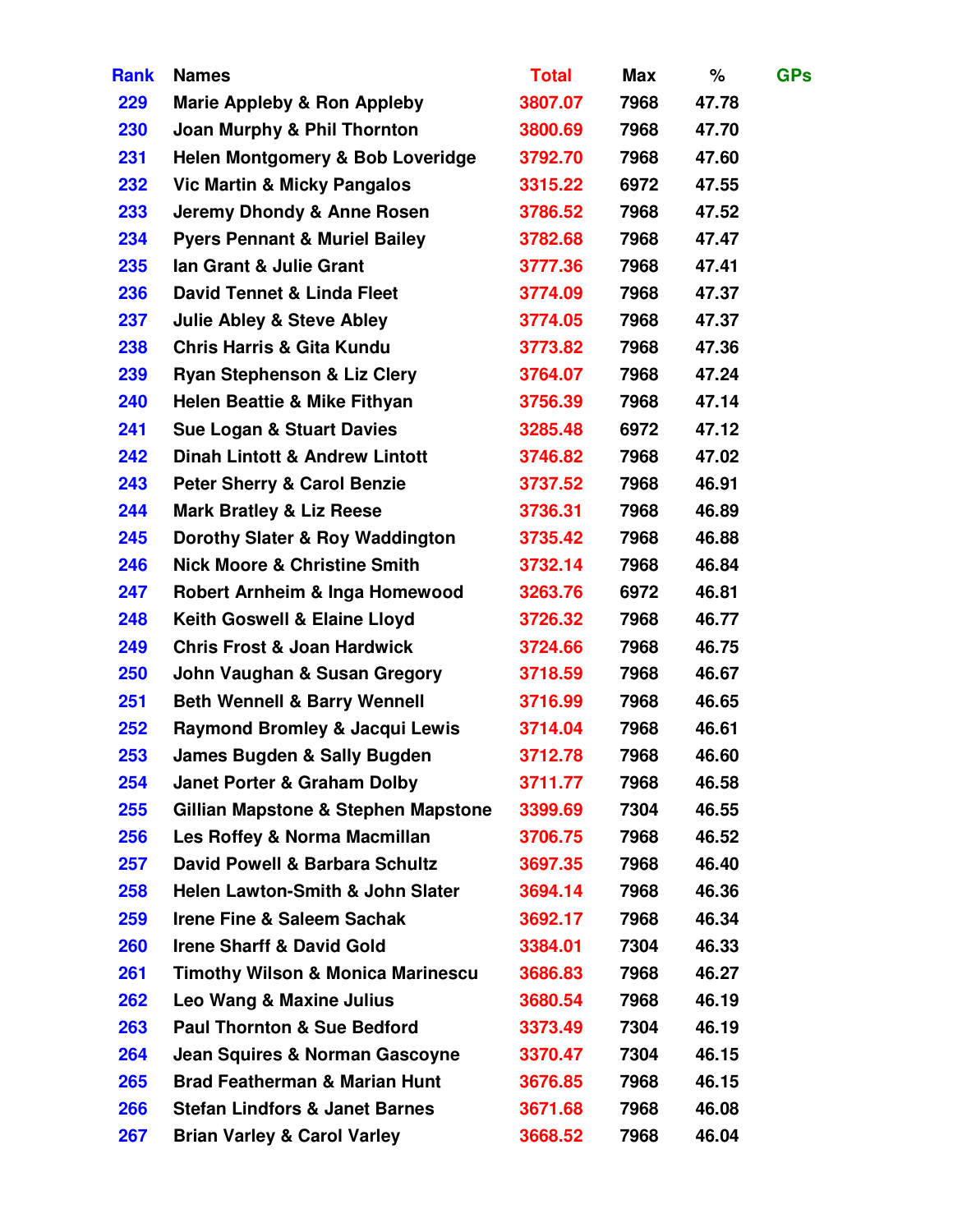| <b>Rank</b> | <b>Names</b>                                               | <b>Total</b> | <b>Max</b> | ℅     | <b>GPs</b> |
|-------------|------------------------------------------------------------|--------------|------------|-------|------------|
| 268         | <b>Gordon Carroll &amp; Elizabeth Yearling</b>             | 3666.34      | 7968       | 46.01 |            |
| 269         | <b>Anne Huddleston &amp; Raymond Mardon</b>                | 3662.67      | 7968       | 45.97 |            |
| 270         | Kath Nelson & Alan Nelson                                  | 3203.55      | 6972       | 45.95 |            |
| 271         | <b>Anne Edwards &amp; Norman Large</b>                     | 3658.22      | 7968       | 45.91 |            |
| 272         | Peter Stocken & Dinah Stocken                              | 3344.93      | 7304       | 45.80 |            |
| 273         | <b>Sinéad Bird &amp; Rodney Lighton</b>                    | 3648.35      | 7968       | 45.79 |            |
| 274         | <b>Janet Adams &amp; Bob Edmonds</b>                       | 3642.70      | 7968       | 45.72 |            |
| 275         | <b>Pam Pearce &amp; Ron Davis</b>                          | 3641.63      | 7968       | 45.70 |            |
| 276         | <b>Christina Brewster &amp; Chris Heames</b>               | 3638.74      | 7968       | 45.67 |            |
| 277         | <b>Hannah Kearns &amp; Alastair Cowley</b>                 | 3627.19      | 7968       | 45.52 |            |
| 278         | <b>Sue Lane &amp; Paul Tapster</b>                         | 3625.16      | 7968       | 45.50 |            |
| 279         | Benji Hackenbroch & Mandie<br><b>Campbell</b>              | 3617.26      | 7968       | 45.40 |            |
| <b>280</b>  | <b>Graham Hudson &amp; Shirley Pritchard</b>               | 3611.58      | 7968       | 45.33 |            |
| 281         | <b>Gordon Clarke &amp; Peggy Moss</b>                      | 3610.69      | 7968       | 45.31 |            |
| 282         | <b>Brian Taylor &amp; Chris King</b>                       | 3591.27      | 7968       | 45.07 |            |
| 283         | Irina Woods & Mark Hannon                                  | 3284.80      | 7304       | 44.97 |            |
| 284         | <b>Martine Rothschild &amp; Norman Agran</b>               | 3582.27      | 7968       | 44.96 |            |
| 285         | <b>Jill Feldman &amp; Steve Capal</b>                      | 3577.55      | 7968       | 44.90 |            |
| 286         | <b>Nigel Maggs &amp; Jennifer McDermott</b>                | 3574.29      | 7968       | 44.86 |            |
| 287         | <b>Mary Smith &amp; Timothy Greenhill</b>                  | 3552.97      | 7968       | 44.59 |            |
| 288         | <b>Ann Barnett &amp; Clive Barnett</b>                     | 3552.18      | 7968       | 44.58 |            |
| 289         | John Vos & Dorota Krzyzaniak                               | 3535.81      | 7968       | 44.38 |            |
| 290         | <b>Laurie Burtt &amp; Stephanie Burtt</b>                  | 3533.67      | 7968       | 44.35 |            |
| 291         | John Ramshoj-Bolton & Anne<br><b>Balderson</b>             | 3531.36      | 7968       | 44.32 |            |
| 292         | <b>Michael Powell &amp; Marion Blackhall</b>               | 3518.28      | 7968       | 44.16 |            |
| 293         | <b>Megan Taft &amp; Alan Crabtree</b>                      | 3076.91      | 6972       | 44.13 |            |
| 294         | <b>Robin Griffiths &amp; Maria Martin</b>                  | 3514.11      | 7968       | 44.10 |            |
| 295         | Alan Gillespie & Nanette Gillespie                         | 3510.57      | 7968       | 44.06 |            |
| 296         | <b>Anne Catchpole &amp; David Schiff</b>                   | 3510.38      | 7968       | 44.06 |            |
| 297         | Srimath Agalawatte & Marsali Wood                          | 3502.30      | 7968       | 43.95 |            |
| 298         | <b>Gill Copeland &amp; George Bak</b>                      | 3490.69      | 7968       | 43.81 |            |
| 299         | <b>Erica Sheppard &amp; Christopher</b><br><b>Sheppard</b> | 3193.57      | 7304       | 43.72 |            |
| 300         | Ann Hughes & Allan James                                   | 3483.78      | 7968       | 43.72 |            |
| 301         | Joanne Caldwell & Ian McDonald                             | 3193.11      | 7304       | 43.72 |            |
| 302         | Anne Swannell & Kanwar Abdu Rahim                          | 3191.73      | 7304       | 43.70 |            |
| 303         | Arnie Anidjar-Romain & June Ball                           | 3480.50      | 7968       | 43.68 |            |
| 304         | <b>Peter Williams &amp; Rosemary Boddy</b>                 | 3475.92      | 7968       | 43.62 |            |
|             |                                                            |              |            |       |            |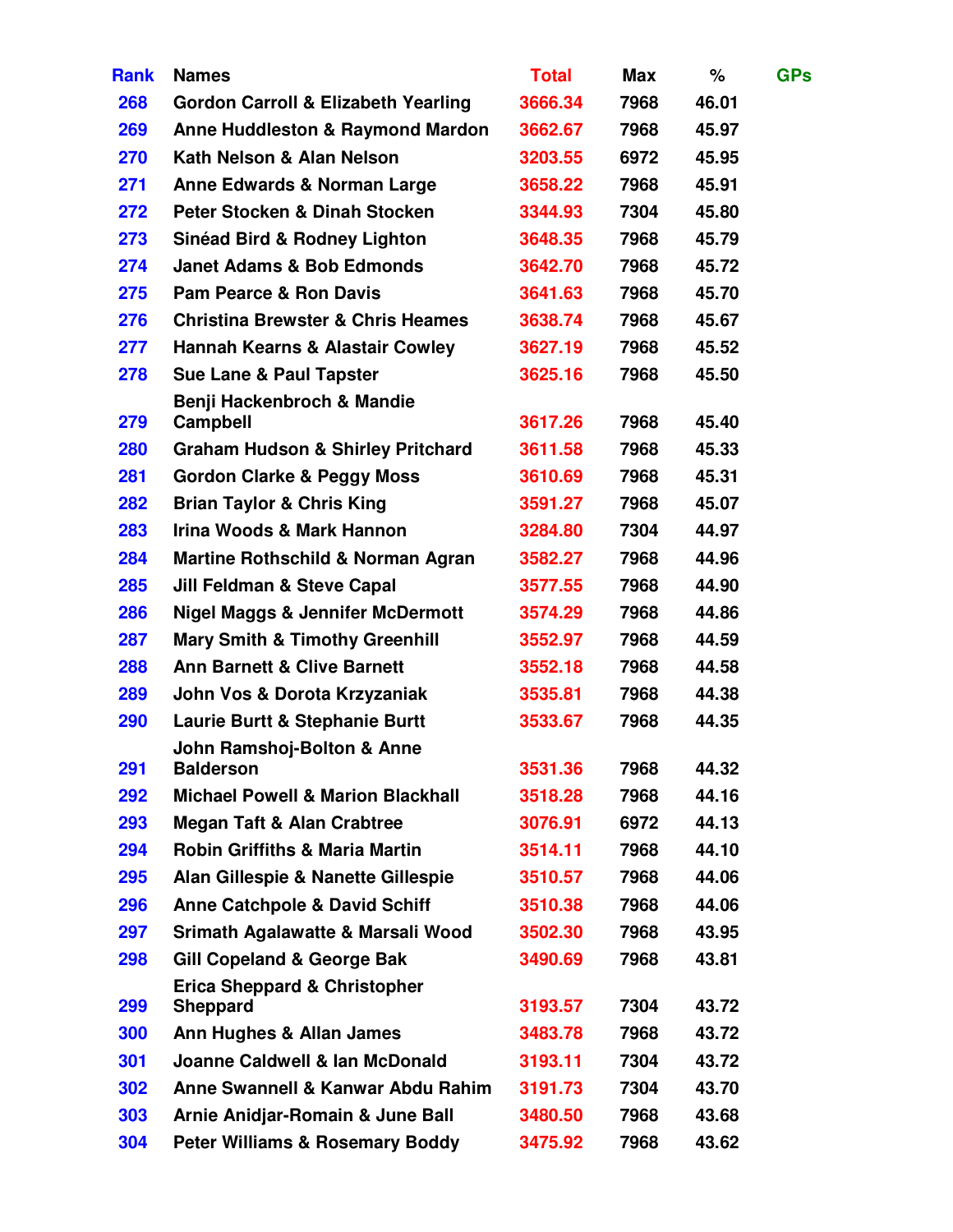| <b>Rank</b> | <b>Names</b>                                  | <b>Total</b> | Max  | ℅     | <b>GPs</b> |
|-------------|-----------------------------------------------|--------------|------|-------|------------|
| 305         | <b>Cliff Short &amp; Anne Short</b>           | 3466.10      | 7968 | 43.50 |            |
| 306         | <b>Sharon Bayne &amp; Paul Gibbons</b>        | 3465.07      | 7968 | 43.49 |            |
| 307         | <b>Michael Lunn &amp; Jennie George</b>       | 3461.43      | 7968 | 43.44 |            |
| 308         | John Auld & Irene Auld                        | 3452.84      | 7968 | 43.33 |            |
| 309         | <b>Rod Sheard &amp; Gwen Hurst</b>            | 3436.31      | 7968 | 43.13 |            |
| 310         | Dick Andrews & Gaynor Wiseman                 | 3427.77      | 7968 | 43.02 |            |
| 311         | <b>Sue Morris &amp; Geoff Morris</b>          | 3425.48      | 7968 | 42.99 |            |
| 312         | <b>Alan Prior &amp; Beryl McGreevy</b>        | 3411.98      | 7968 | 42.82 |            |
| 313         | <b>Steven Bliss &amp; Steph Bliss</b>         | 3410.81      | 7968 | 42.81 |            |
| 314         | David Carmichael & Tanawan Watts              | 3400.95      | 7968 | 42.68 |            |
| 315         | <b>Nigel Lewis &amp; Berwyn Aston</b>         | 3379.49      | 7968 | 42.41 |            |
| 316         | Jean Hand & Peter Hand                        | 2955.31      | 6972 | 42.39 |            |
| 317         | Stella Bateman & Joe Bateman                  | 3093.02      | 7304 | 42.35 |            |
| 318         | <b>Marion Watkins &amp; Tony Watkins</b>      | 3090.26      | 7304 | 42.31 |            |
| 319         | Liz Hayton & Addis Page                       | 3088.74      | 7304 | 42.29 |            |
| 320         | Jenny Jacobsberg & Eric Campbell              | 3360.68      | 7968 | 42.18 |            |
|             | <b>Madeline Lawson &amp; Mahmood</b>          |              |      |       |            |
| 321         | <b>Nurmohamed</b>                             | 3079.49      | 7304 | 42.16 |            |
| 322         | Oscar Selby & Natasha Regan                   | 3336.78      | 7968 | 41.88 |            |
| 323         | <b>Terence Treeby &amp; Joy Pellow</b>        | 3335.94      | 7968 | 41.87 |            |
| 324         | <b>Niall Perry &amp; Maggie Willis</b>        | 3333.50      | 7968 | 41.84 |            |
| 325         | <b>Stan Newman &amp; Angela Roberts</b>       | 3317.05      | 7968 | 41.63 |            |
| 326         | <b>Janet Leach &amp; John Cole</b>            | 3310.64      | 7968 | 41.55 |            |
| 327         | <b>Robert Watts &amp; Beverley Godfrey</b>    | 3307.31      | 7968 | 41.51 |            |
| 328         | <b>Philip Town &amp; Frances Liew</b>         | 3293.49      | 7968 | 41.33 |            |
| 329         | Aileen Cunningham & David Pollard             | 3289.89      | 7968 | 41.29 |            |
| 330         | <b>Lynton Stock &amp; Gillian Stock</b>       | 3280.81      | 7968 | 41.17 |            |
| 331         | <b>Wendy Pollard &amp; Roger Courtney</b>     | 3279.94      | 7968 | 41.16 |            |
| 332         | Jim Bainbridge & Margaret Jones               | 3259.29      | 7968 | 40.90 |            |
| 333         | Bhuma Rangarajan & G Rangarajan               | 3238.41      | 7968 | 40.64 |            |
| 334         | <b>John Mills &amp; Jane Lawrence</b>         | 3236.97      | 7968 | 40.62 |            |
| 335         | <b>Maxine Henry &amp; Stuart Henry</b>        | 2957.33      | 7304 | 40.49 |            |
| 336         | <b>Eleanor Foley &amp; Ron Reay</b>           | 3208.18      | 7968 | 40.26 |            |
| 337         | John Griffith & Olwen Brown                   | 3205.59      | 7968 | 40.23 |            |
| 338         | <b>Barbara McKinnon &amp; Derrick Kime</b>    | 3202.00      | 7968 | 40.19 |            |
| 339         | John Brandon & Sheilah Da Silva               | 3199.87      | 7968 | 40.16 |            |
| 340         | <b>Mary Knights &amp; Terence Knights</b>     | 3191.26      | 7968 | 40.05 |            |
| 341         | <b>Gilly Cardiff &amp; Dave Rogers</b>        | 3184.63      | 7968 | 39.97 |            |
| 342         | <b>Valerie Frearson &amp; George Phillips</b> | 3183.17      | 7968 | 39.95 |            |